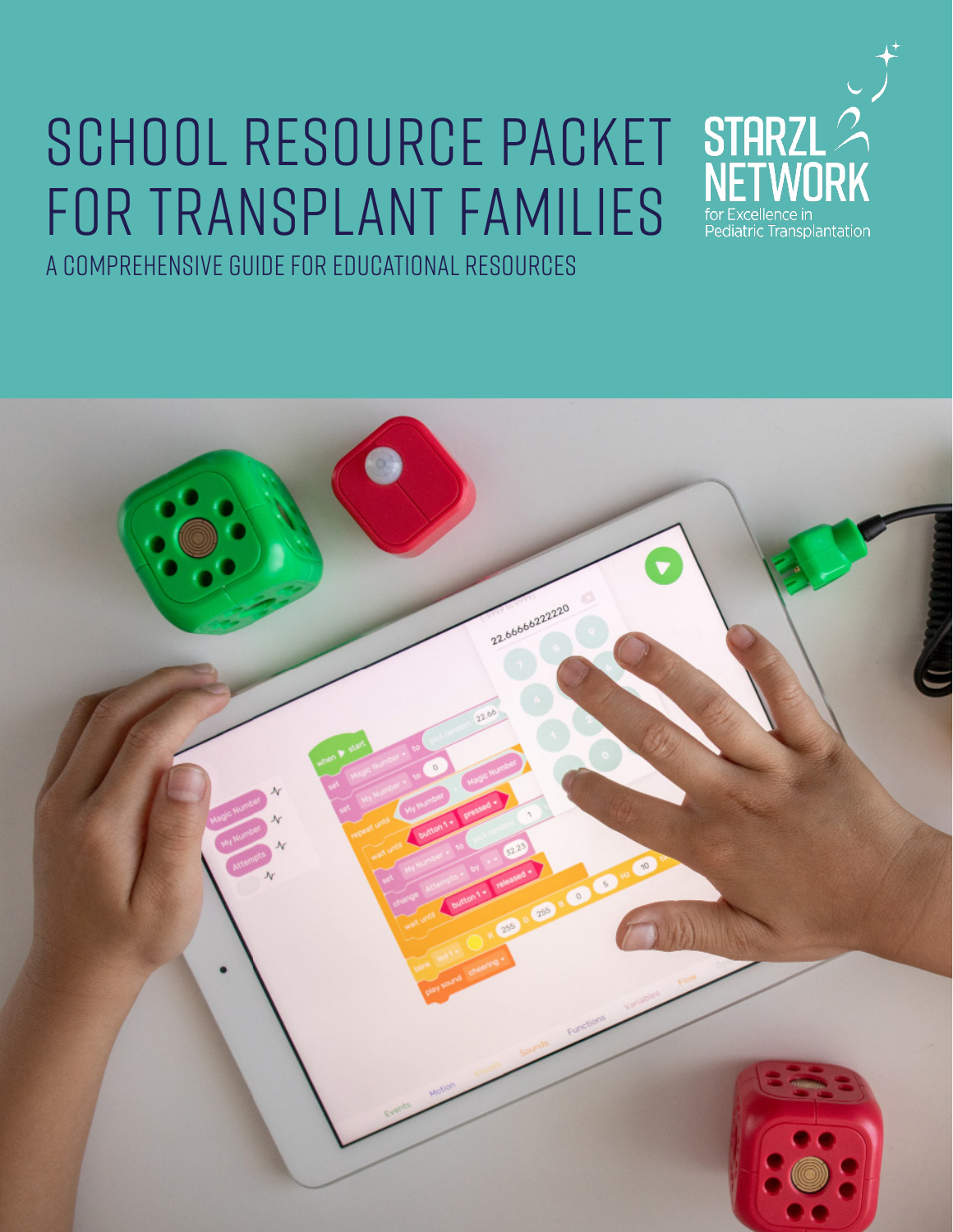

# HOW TO USE THIS RESOURCE PACKET

This packet of information was developed to assist both parents/guardians and school staff to provide continuity of care in the educational environment for students who have received organ transplants. These forms should be used as a template to guide the team and must be adjusted to reflect individual needs related to transplant care.

# TABLE OF CONTENTS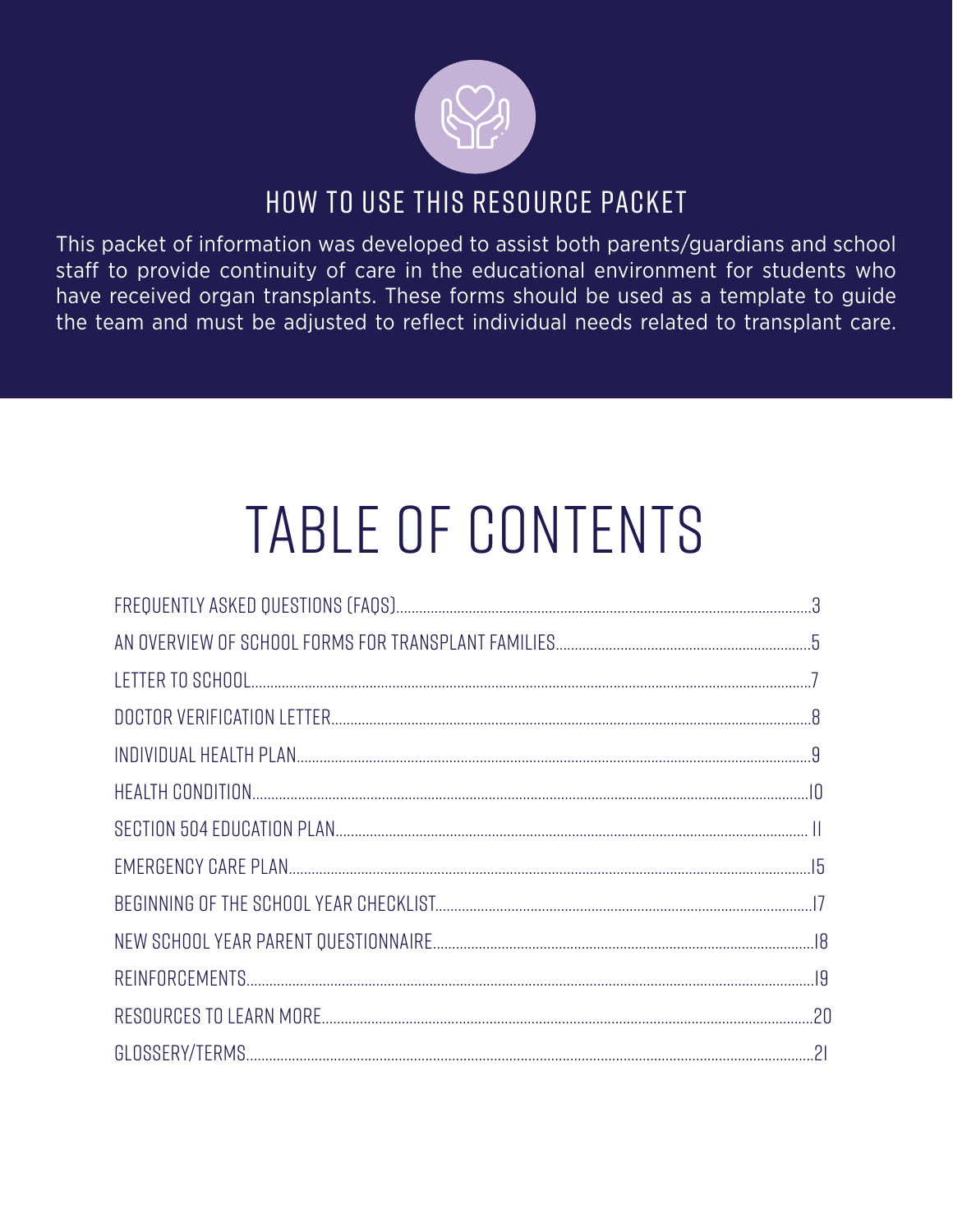## **Frequently Asked Questions (FAQs)**

#### **Why might my child need a 504 Plan or IEP?**

Children who undergo transplantation are at an increased risk for cognitive difficulties, such as attention or learning problems, as a result of their underlying disease, transplantation, treatment, and hospitalization. When your child transitions back to school following transplantation, it will be helpful to put supports in place to help foster their success. The educational system can be difficult to navigate and obtaining services is not always easy.

#### **What is the difference between a Section 504 Plan and an IEP?**

IEPs and Section 504 Plans are written educational documents that provide accommodations to students in the school setting. For students who do not require specialized instruction but require the assurance that they will receive equal access to public education and services with their physical/ mental needs being met in the general education environment, a 504 Plan is developed to outline their specific requirements. Children who have undergone transplantation can qualify for a 504 Plan based on their medical condition, and under some circumstances, such as when there are concerns about learning or cognitive functioning, may qualify for an IEP. An IEP, or Individualized Education Program, is a set of services delivered to a child that includes special education services. Students who need accommodations/modifications and specialized instruction based on a psychological evaluation will have an IEP developed.

#### **Why is it important to have my child's needs documented in a Section 504 Plan/ IEP?**

Section 504 Plans and Individualized Education Programs (IEPs) are legally binding documents that hold the school district accountable for providing needed services and supports.

#### **How do I start the process of evaluating my child's needs?**

- As your child prepares to go back to school, make a request for the school evaluate your child to determine what supports he/she may need and to create or amend your child's IEP or 504 Plan. It is strongly recommended that you make this request in writing.
- Next, the school will complete an evaluation. This may include measures of cognitive functioning, academic functioning, and behavior.
- The evaluation team will schedule a meeting with you, your child's teacher, and other school personnel involved in the evaluation. The team will review the results of the evaluation and decide if your child qualifies for services. The team will decide what kinds of services are most appropriate to help your child learn. These may include: special education services, behavioral supports, or modifications to test taking or other educational activities.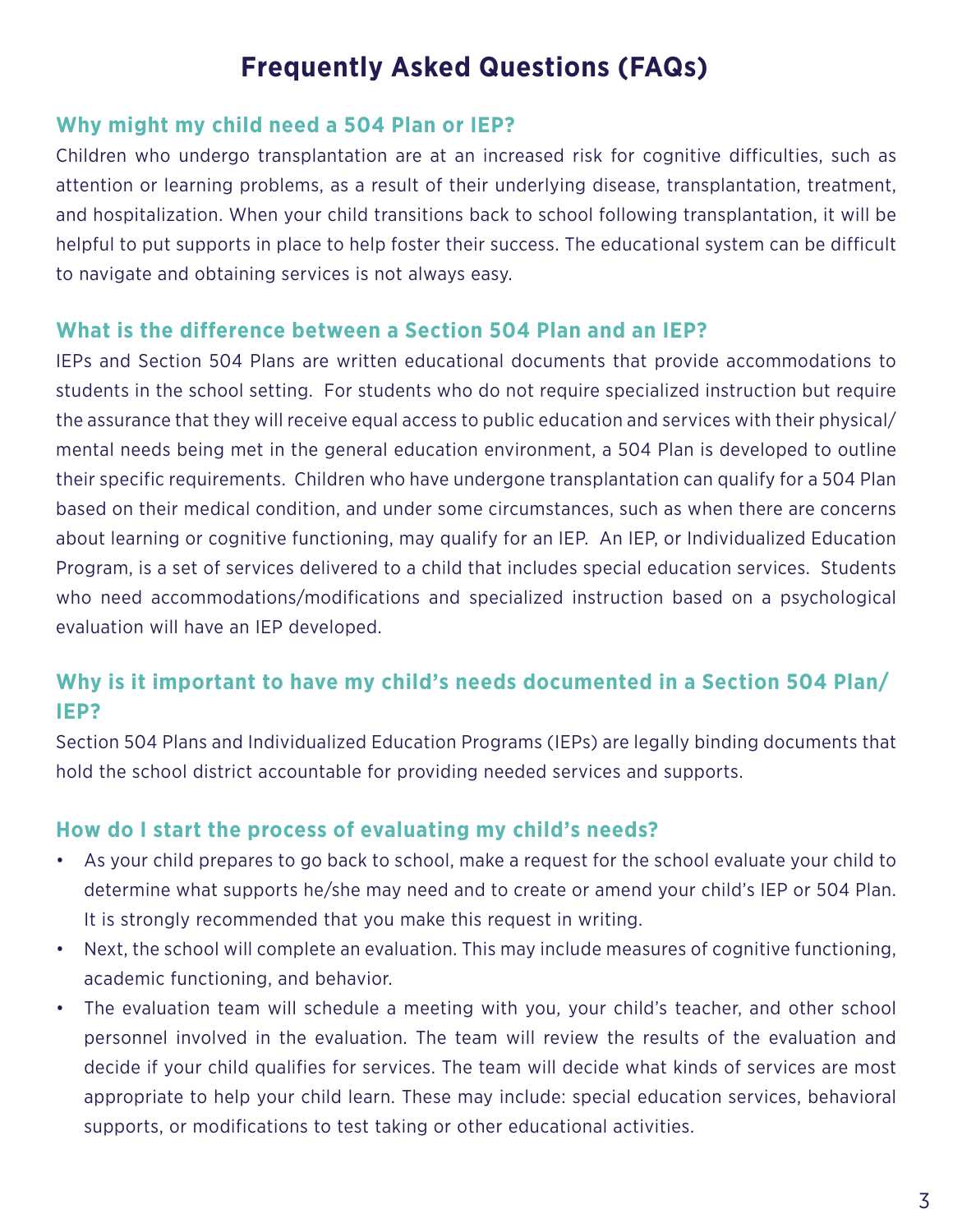#### **What are some common accommodations/modifications needed for students who have undergone transplantation?**

Children who have undergone transplantation often have difficulties with attention, focus, memory, and processing speed; this is sometimes a result of their medical condition and sometimes related to medications they take. In addition to supports recommended by the school, these are common accommodations for children with transplants:

- 1. Extra time on tests or tests that are untimed
- 2. Extended deadlines on long-term projects or modifications to the required workload
- 3. Various medical provisions, such as:
	- Being allowed to go to the nurse or use the bathroom when needed
	- Access to a water bottle throughout the day or a special diet
	- Modified physical education to comply with activity restrictions
	- A plan for emergency care (e.g., staff being trained to use cardiac equipment)
	- Excused absences for medical appointments

4. Your child's physician, transplant coordinator, or transplant psychologist can help you advocate for these accommodations, and can provide written documentation of medical necessity as needed.

### **What resources are available to provide further support for my child in the educational setting?**

Many resources are available to families who have students with IEPs. A list of these resources and the student's legal rights are provided by the school district at the annual IEP meeting in a document called Procedural Safeguards. For families who have trouble getting services for their children, a special education advocate can work on behalf of the student/family to help navigate the special education process.

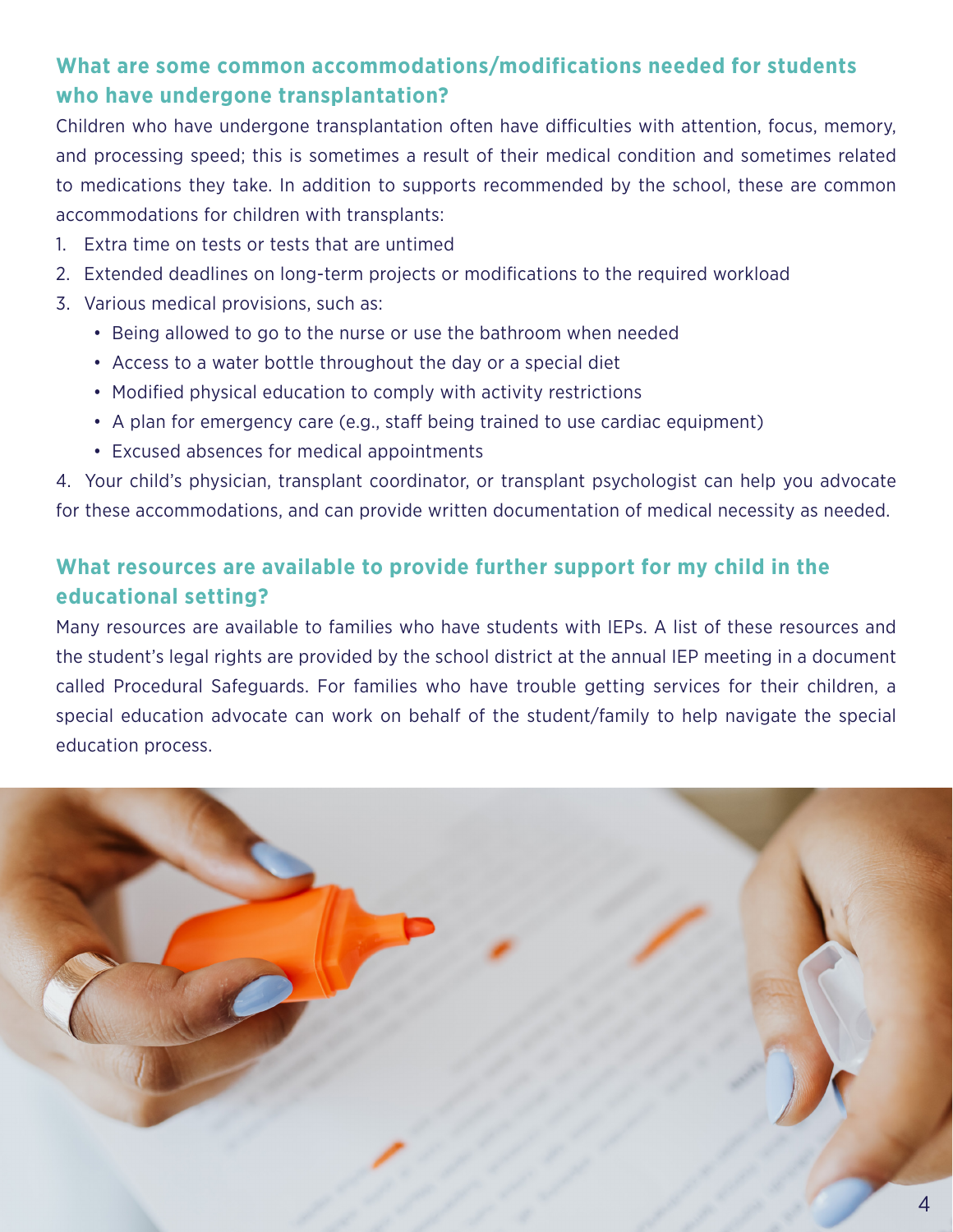## **An Overview of School Forms for Transplant Families**

#### **Letter to School**



Purpose: Informs the school of a child's diagnosis as verified by a physician and requests a meeting for further discussion of a child's needs. When to use it: Send upon diagnosis or when a child begins a new school. Who receives it: Principal

#### **Doctor Verification Letter**



**Purpose:** Informs the school of a child's diagnosis as verified by a physician When to use it: Send upon diagnosis or when a child begins a new school. Who receives it: Principal

#### **Individual Health Plan**



Purpose: Describes the student's medical, social and academic situation as well as issues to take into consideration during the school day. When to use it: Pass to school staff as a summary of a child's situation or work with the school nurse to create an abbreviated plan. In some cases, the health plan takes the place of a Section 504 plan and lists the accommodations that will be provided to the student. Who receives it: School Nurse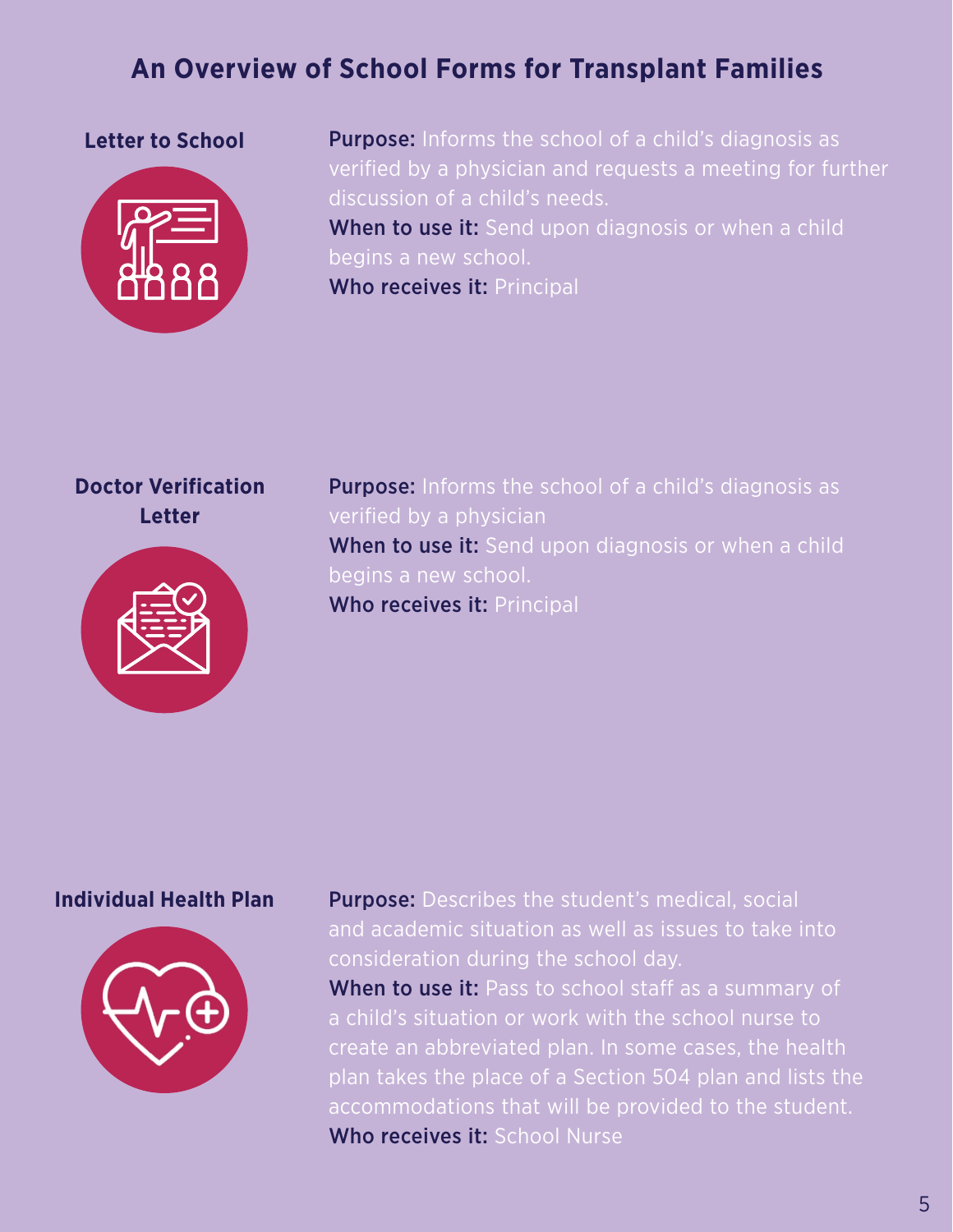#### **Section 504 Education Plan\***



Purpose: Outlines specific medical accommodations, educational aids and services that a student needs to function within the school setting. Alternately, students eligible for special education will have this information in an Individualized Education Plan (IEP).

When to use it: Distribute to key school personnel before the beginning of the school year and schedule a meeting with plan participants to confirm modifications and/or accommodations.

Who receives it: Parents, teachers and other school staff that come in contact with the child.

#### **Emergency Care Plan**



Purpose: Provides a step-by-step plan with easy-to-read directions on how to handle an emergency situation such as sudden cardiac arrest. The plan should be created with input from the child's physician and include information about the child's medical condition, treatment, emergency contacts, warning signs requiring medical attention and appropriate interventions. When to use it: Distribute at the beginning of the school year and check periodically that it is updated.

Who receives it: All school staff that supervise the student, including substitute teachers.

\* While a Section 504 Education Plan may be appropriate, a student may also be eligible for an IEP. If an IEP is warranted, the sample 504 plan may be used to guide the IEP writing process to ensure that all needed physical, academic, emotional, behavioral and medical needs are being met for the student.\*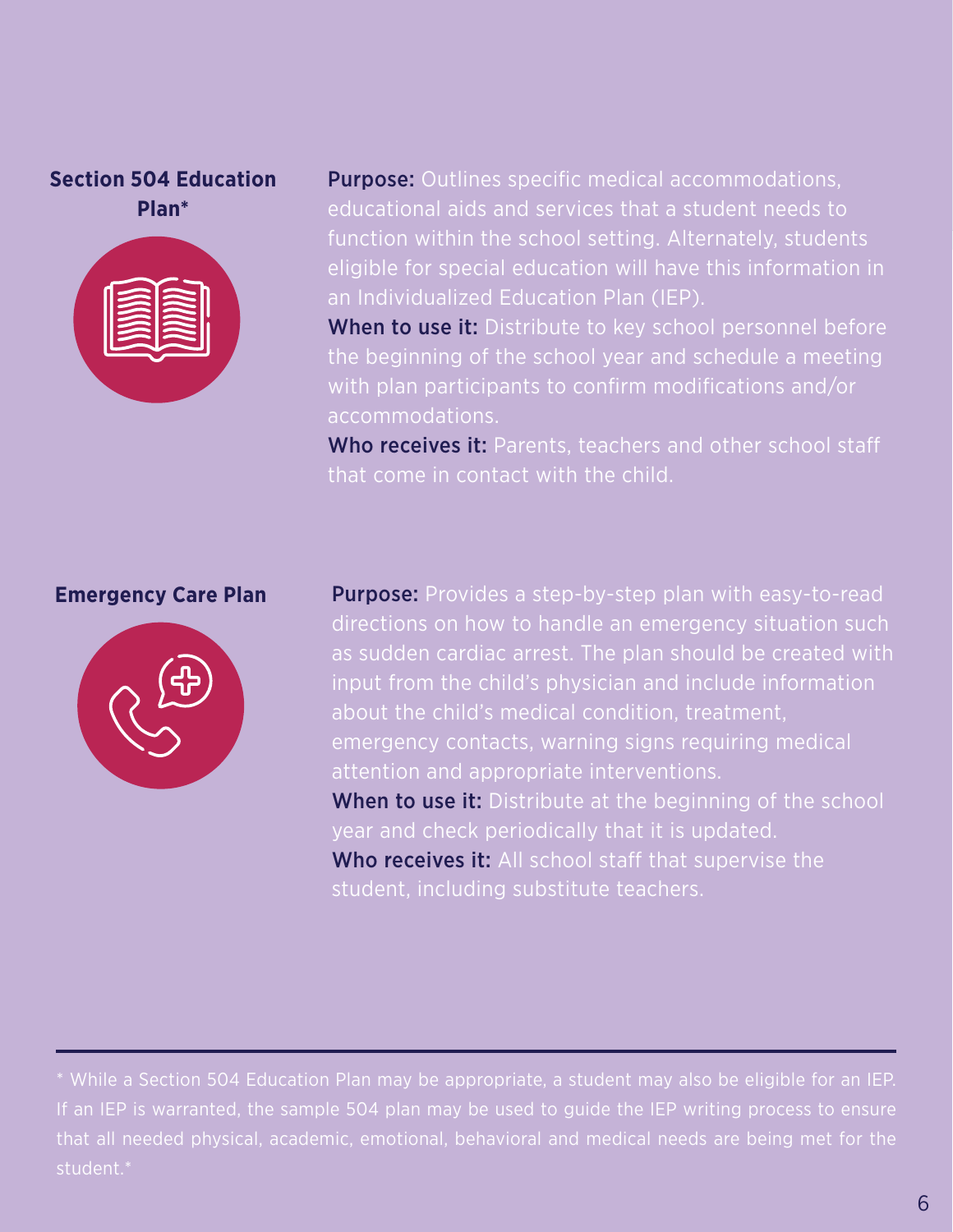# Letter to School

#### Date:

Dear Principal (Name):

My child, (Name), has received a (Type of Transplant). An organ transplant (brief description).

Although (Child's Name) may appear healthy, the ongoing effects of an organ transplant can cause sudden health changes.

(Child's Name)'s education is very important to me. I would like to arrange a meeting with you in order to talk about (his/her) medical condition and school accommodation needs. I would like to work with the school to develop a suitable education and medical emergency plan that will ensure a safe learning environment for (his/her). It would be helpful if (Child's Name)'s teachers, the special education coordinator, school nurse, (any others needed) could participate. I would like to set up this meeting in (Month or Week) and can be reached at (Phone Number). Thank you for your understanding. I look forward to speaking to you and working together in the coming school year.

Sincerely, Parent's Signature Parent's Name Parent Contact information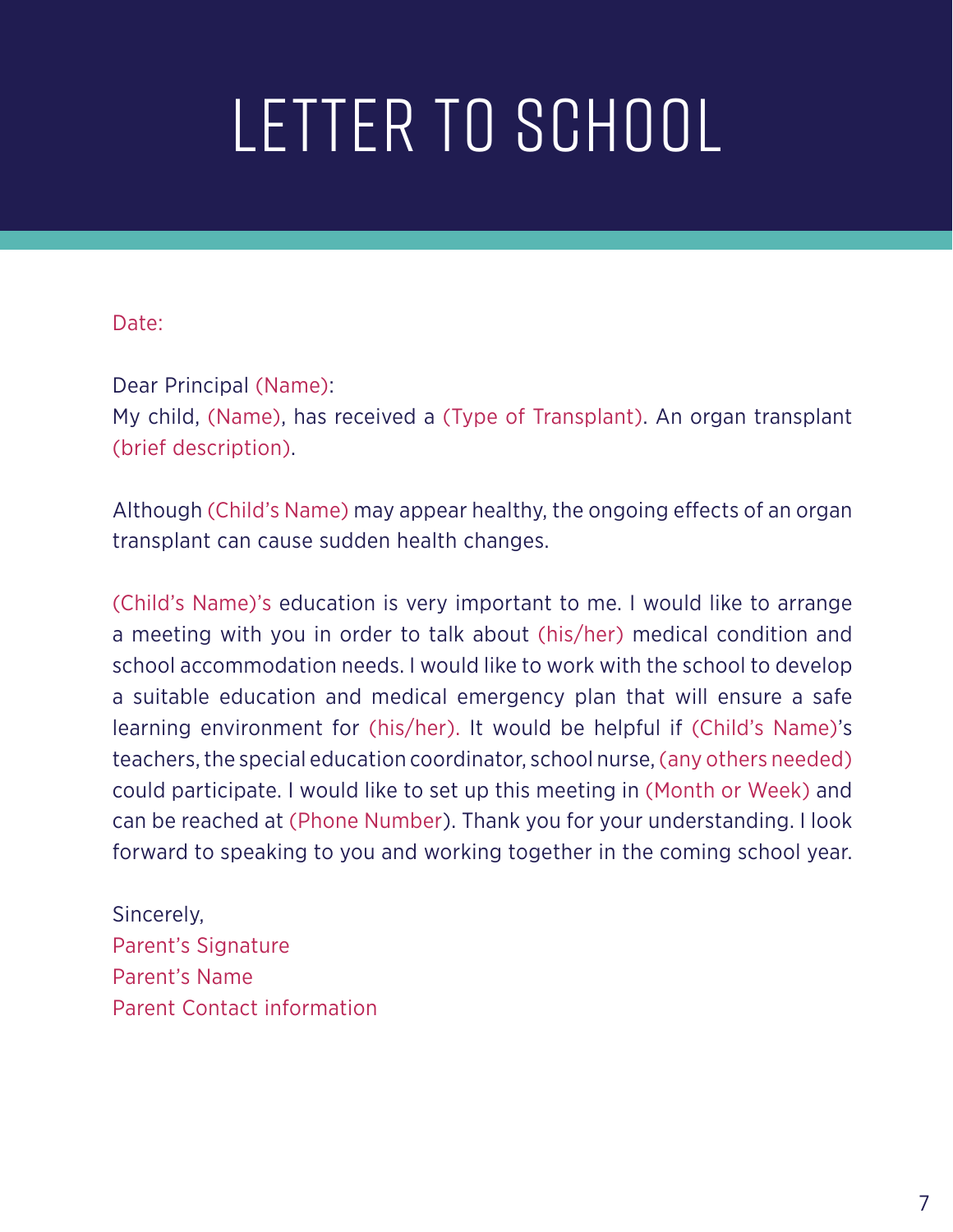# Doctor Verification Letter

Date:

To Whom it May Concern:

This is to confirm that (Child's Name) has received a (type of organ transplant).

\*\*\* INSERT INFORMATION TYPICALLY USED IN THESE LETTERS FROM CLINIC STAFF/NURSE COORDINATORS/SOCIAL WORKERS.\*\*\*

Sincerely, Physician's Signature Physician's Name Physician Contact Information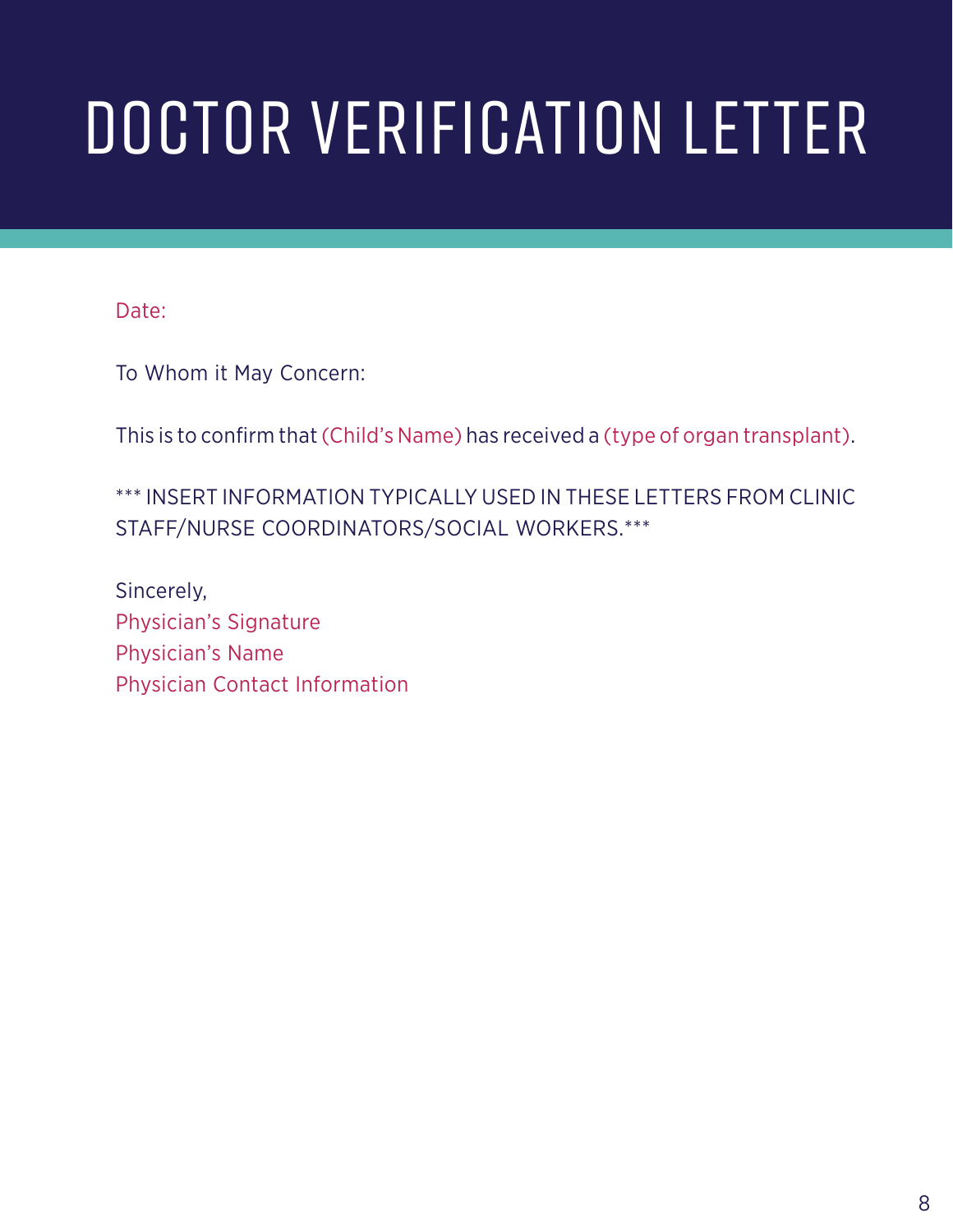# Individual Health Plan

#### **Date:**

| <b>Student Information</b> | <b>Alternative Emergency Contact:</b> |
|----------------------------|---------------------------------------|
| Name:                      | Name:                                 |
| <b>Homeroom Teacher:</b>   | <b>Address:</b>                       |
| <b>Date of Birth:</b>      | Cell:                                 |
| <b>Grade:</b>              |                                       |
| <b>Contact Information</b> | <b>Physician Information</b>          |
| Parent(s)/Guardian(s):     | <b>Pediatrician:</b>                  |
| <b>Father:</b>             | <b>Transplant Physician:</b>          |
| <b>Address:</b>            | <b>Transplant Nurse Coordinator:</b>  |
|                            |                                       |
| Home:                      | <b>Hospital Preference:</b>           |
| Work:                      | <b>Phone:</b>                         |
| Cell:                      | <b>Health Insurance Carrier:</b>      |
| <b>Mother:</b>             | <b>Health Insurance Phone:</b>        |
| <b>Address:</b>            | <b>Policy Number:</b>                 |
|                            |                                       |

**Home:**

**Work:**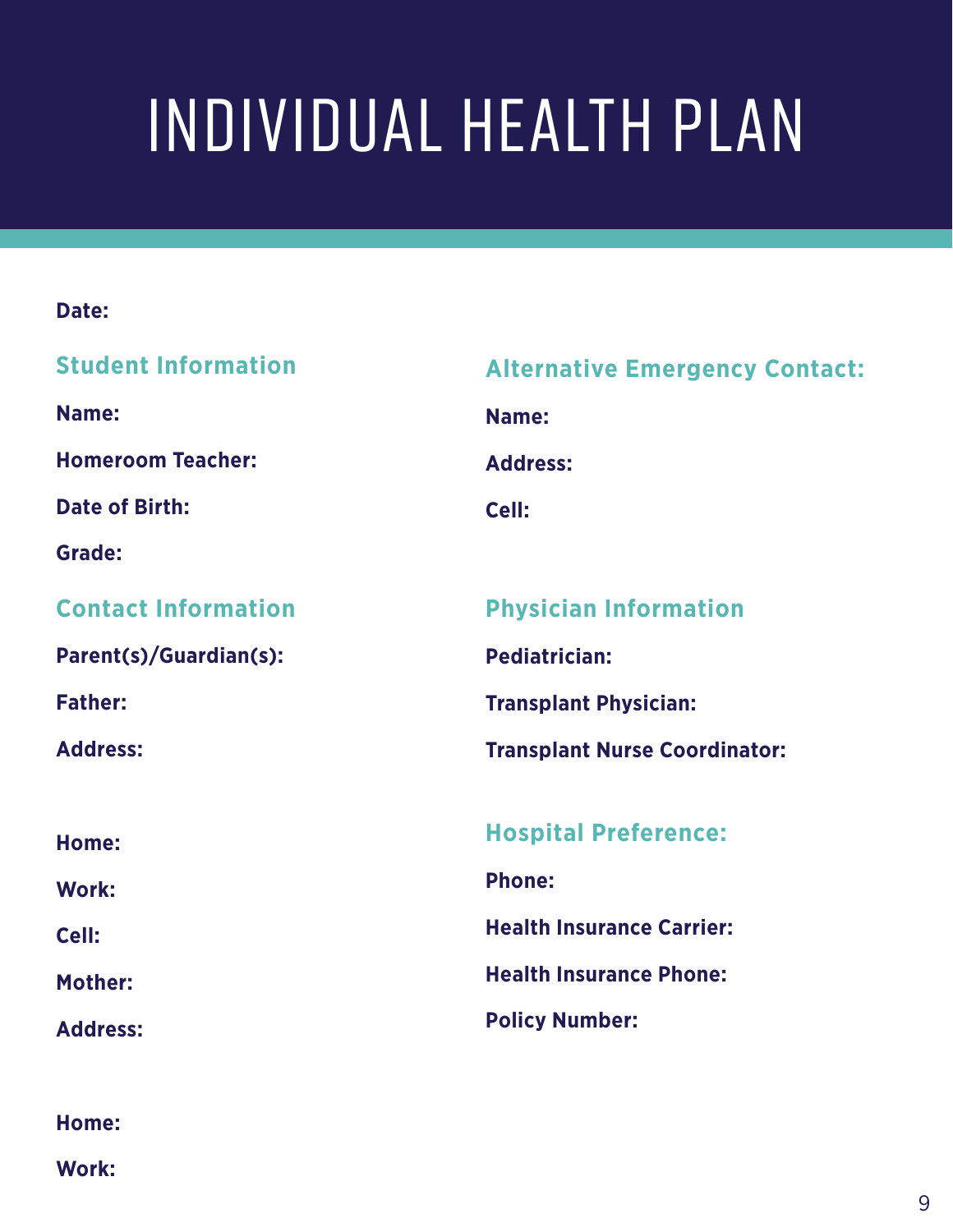## **Health Condition**

**Diagnosis:** 

**Description of Diagnosis:** 

**Medical History:** 

**Current Medications:** 

**Frequency of Appointments:**

**Central Line Access & Care:**

**Dietary Restrictions & Feeding:** 

**Activity Tolerance & Restrictions:** 

**Additional Points to Consider:** 

**Emergency Care: See detailed Emergency Plan.**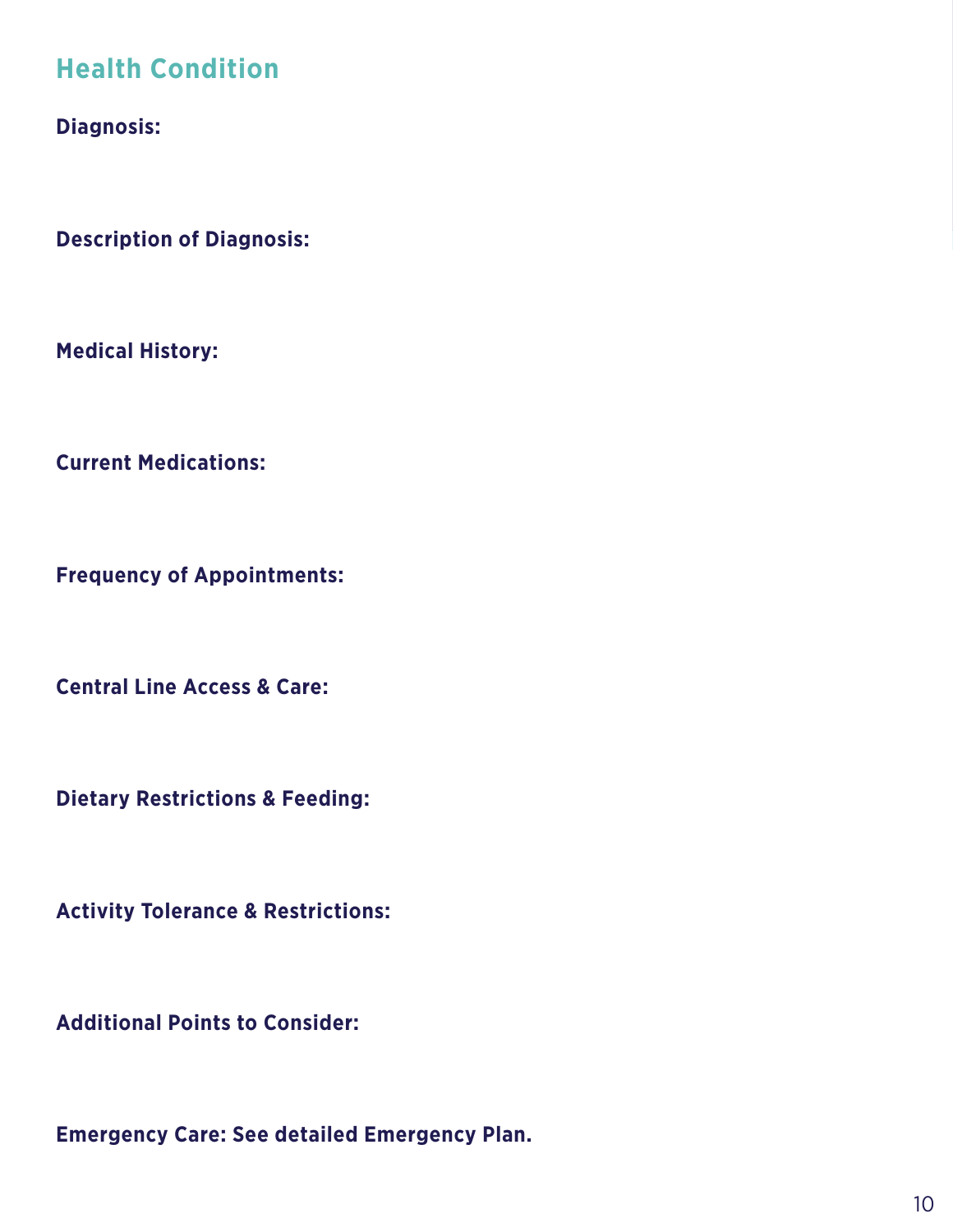# SECTION 504 EDUCATION PLAN

This is a sample 504 Education Plan. Information presented here may be used to develop an IEP.

This plan was developed under Section 504 of the Rehabilitation Act of 1973 (Section 504), the Americans with Disabilities Act (ADA), and the Individuals with Disabilities Education Act (IDEA) to identify the student's health care related needs as well as accommodations, services and support to be provided.

The purpose of this plan is to optimize the student's participation in (his/her) academic curriculum and educational goals, aid in the management of (his/her) illness, and reduce the student's concerns in the school environment.

| <b>School Year:</b>            |                                   |
|--------------------------------|-----------------------------------|
| <b>School:</b>                 |                                   |
| <b>Student:</b>                |                                   |
| <b>Date of Birth:</b>          |                                   |
| Grade:                         |                                   |
| <b>Plan Participant Names:</b> | <b>Title:</b>                     |
|                                | <b>Parents:</b>                   |
|                                | <b>Principal/LEA:</b>             |
|                                | <b>School Nurse:</b>              |
|                                | <b>School Counselor*</b>          |
|                                | <b>Regular Education Teacher:</b> |
|                                | Other:                            |
|                                | Other:                            |
|                                | Other:                            |

Plan Coordinator (\*):

The Plan Coordinator will be responsible for carrying out the provisions of this plan as well as serving as the liaison between the student, (his/her) family and the school personnel. This will involve understanding pediatric organ transplants, the treatments the student is receiving, the side-effects of the treatments, and the student's particular symptoms and needs.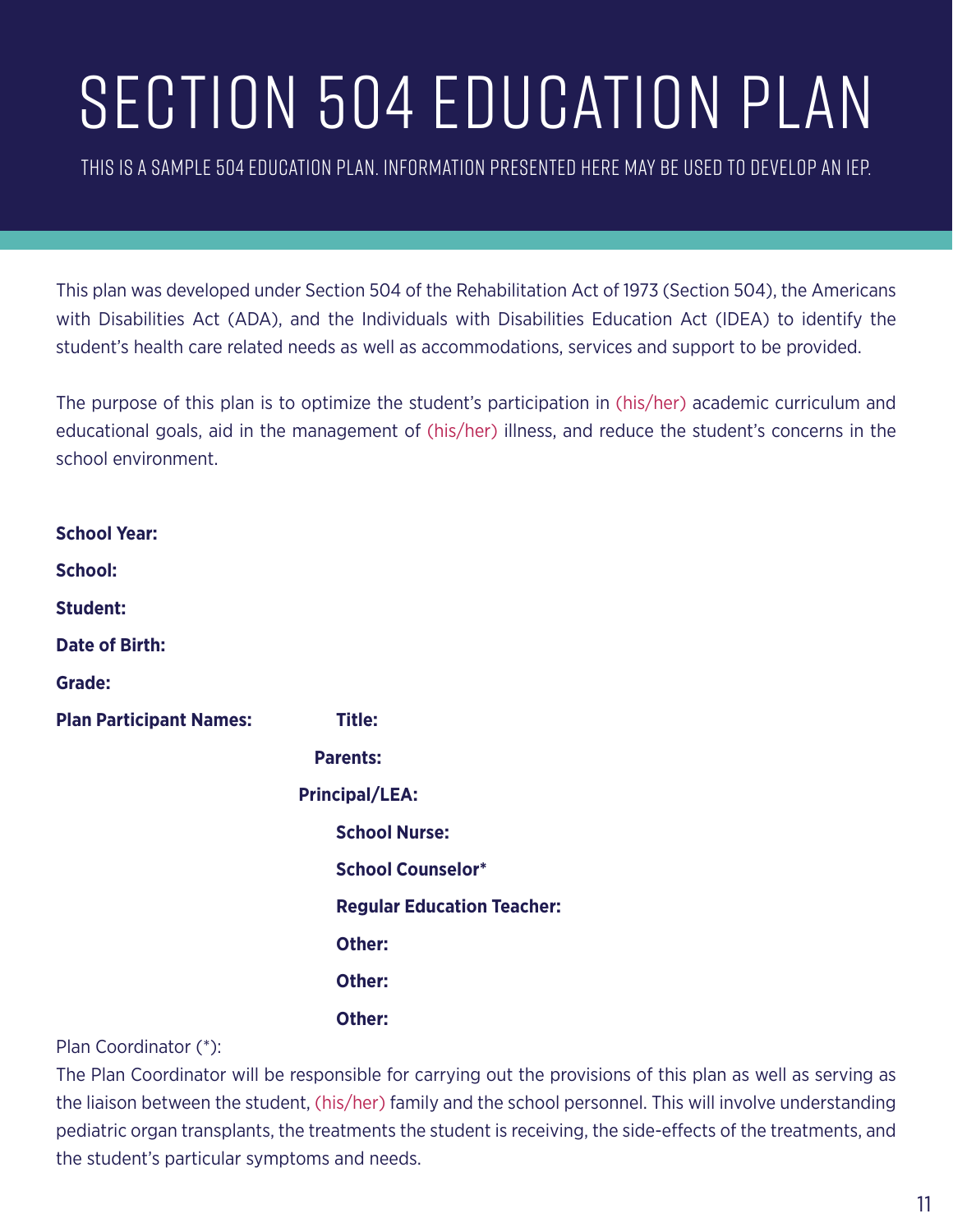**Description of the disability and how it affects the student's access to or participation in school programs and/or facilities:** 

**Disease Description:** 

**Signs & Symptoms of Concern:** 

#### **Treatment & Medical Management:**

#### **Current Medication:**

| <b>Medications</b> | <b>Doses</b> | <b>Times</b> |
|--------------------|--------------|--------------|
|                    |              |              |
|                    |              |              |
|                    |              |              |
|                    |              |              |
|                    |              |              |
|                    |              |              |
|                    |              |              |
|                    |              |              |

\*Over-the-counter medications should be checked by the transplant team for compatibility with current transplant medications before being administered. NO medications should be administered without parent permission.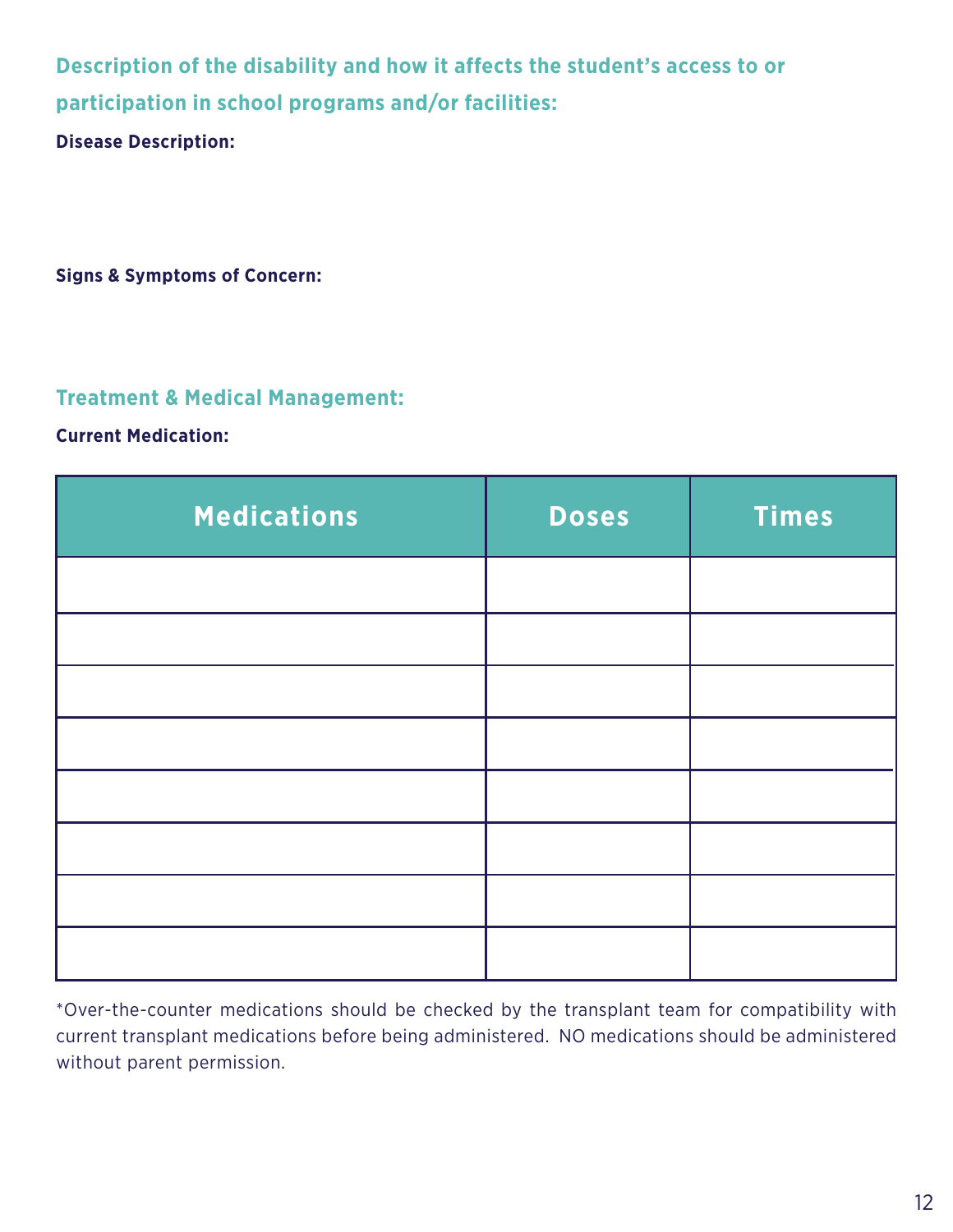# **Medical Implications in the Educational Environment:**

(Child's Name) may have frequent appointments with the transplant team. He/she may need to be excused from school for these appointments.

Because of the compromised functioning of (his/her) immune system, illnesses have a more serious effect on (child's name). Therefore, (child's name) should avoid classmates who appear sick, and parents should be notified of any infectious diseases that have been diagnosed within the classroom. All precautions should be taken to place (child's name) in a class with the highest possible vaccination rate.

Details of the supplementary aids and services, modifications, accommodations and/or placement considerations that are necessary for the student to access school programs and/or facilities, as well as extracurricular and after-school activities:

#### Physical Activity:

Please note here any restrictions on physical activity and/or limitations on outside play:

- Temperature Restrictions:
- Sunscreen: For children 10 and under, please help the child apply sunscreen (provided by parent/ guardian) and children over age 10 please supervise the child applying their own sunscreen.
- Hydration: The student should be permitted to drink bottled water throughout the day, especially after periods of physical activity.

#### Emergency Preparation:

• A copy of this Section 504 plan and Emergency Care Plan should be distributed to all teachers and substitutes that (child's name) has daily contact with.

#### School & Classroom:

- • Letters should be sent to parents of all students in (child's name)'s grade informing them that a classmate has a weakened immune system. The letter will remind parents that any child with an infectious illness should not be sent to school.
- Hand sanitizer dispensers should be installed at the doorway to each of the classrooms child's name uses.

• (Child's name) should receive a pass to visit the nurse between (insert times here) to take medication.

 • The school nurse should provide (child's name) with a place to rest if he/she feels fatigued or ill during the school day and parent must be notified immediately.

#### Other considerations:

- Keeping an extra set of textbooks at home for frequent absences and provide copies of class notes and study guides when requested.
- Encourage frequent hand-washing, especially before eating.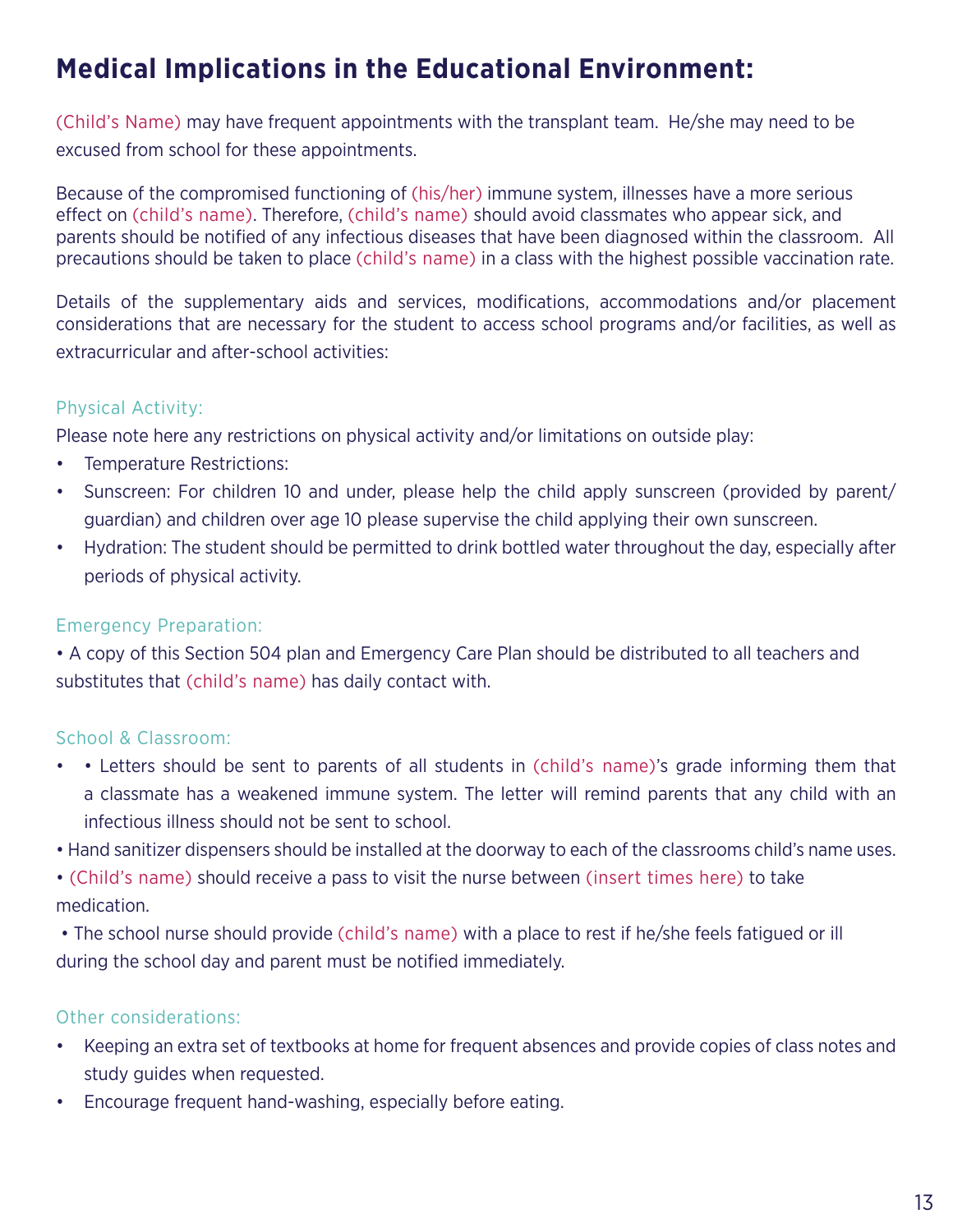#### **Academic:**

- Extended time to complete assignments and tests
- Consideration should be given to providing a paraprofessional/aide to help the student manage academic/behavioral/medical needs across educational environments.
- (Child's name) should not be penalized for tardiness or absences resulting from her disease.
- Assistance given to help him/her make up any classroom time due to absences from doctor visits, procedures or disease complications.
- The Plan Coordinator will ensure that the teacher provides lesson plans, copies of visual aids and written homework assignments. If necessary, the teacher will assign a note-taker.
- The Plan Coordinator will make arrangements with the parents/guardians to get these materials to (child's name) and develop a plan for making up (his/her) exams and completing her projects without penalty.
- If (child's name) is absent from school for an extended period of time (district's policy on days required for qualifying for Homebound Instruction), the Plan Coordinator should make the necessary in-home or hospital tutoring arrangements. When (child's name) returns to school, the Plan Coordinator should assist (him/her) in working with (his/her) teacher(s) to catch up with her school assignments.

#### **Other modifications that may be required based on a child's disease severity:**

- Shortened school day or week due to fatigue
- Rest periods scheduled during the school day
- Harder classes scheduled at student's "best" time of day
- A peer buddy assigned to the same class to help with psychosocial adjustment and to prevent bullying
- Modifications related to diet and tube feeding needs
- Plan for informing classmates about transplants (if the student consents)
- Paraprofessional/Personal Care Aide

#### **Field Trips**

• (Child's name) must have a nurse accompany (him/her) on any trips that leave school premises in order to administer medications and maintain adherence to the student's Individual Health Plan.

#### **Animals (per CDC guidelines): The following animals are considered high-risk animals for immunocompromised people (including organ transplant patients):**

- Reptiles, including lizards, snakes, and turtles.
- Baby chicks and ducklings.
- Exotic pets, including monkeys.
- Contact with these animals and their environments should be avoided by people with compromised immune systems. If you do touch these animals or their environment (their food or cage, for example), wash your hands thoroughly with running water and soap. Additionally, organ transplant patients should be extra cautious when visiting farms and when in contact with farm animals, including animals at petting zoos and fairs.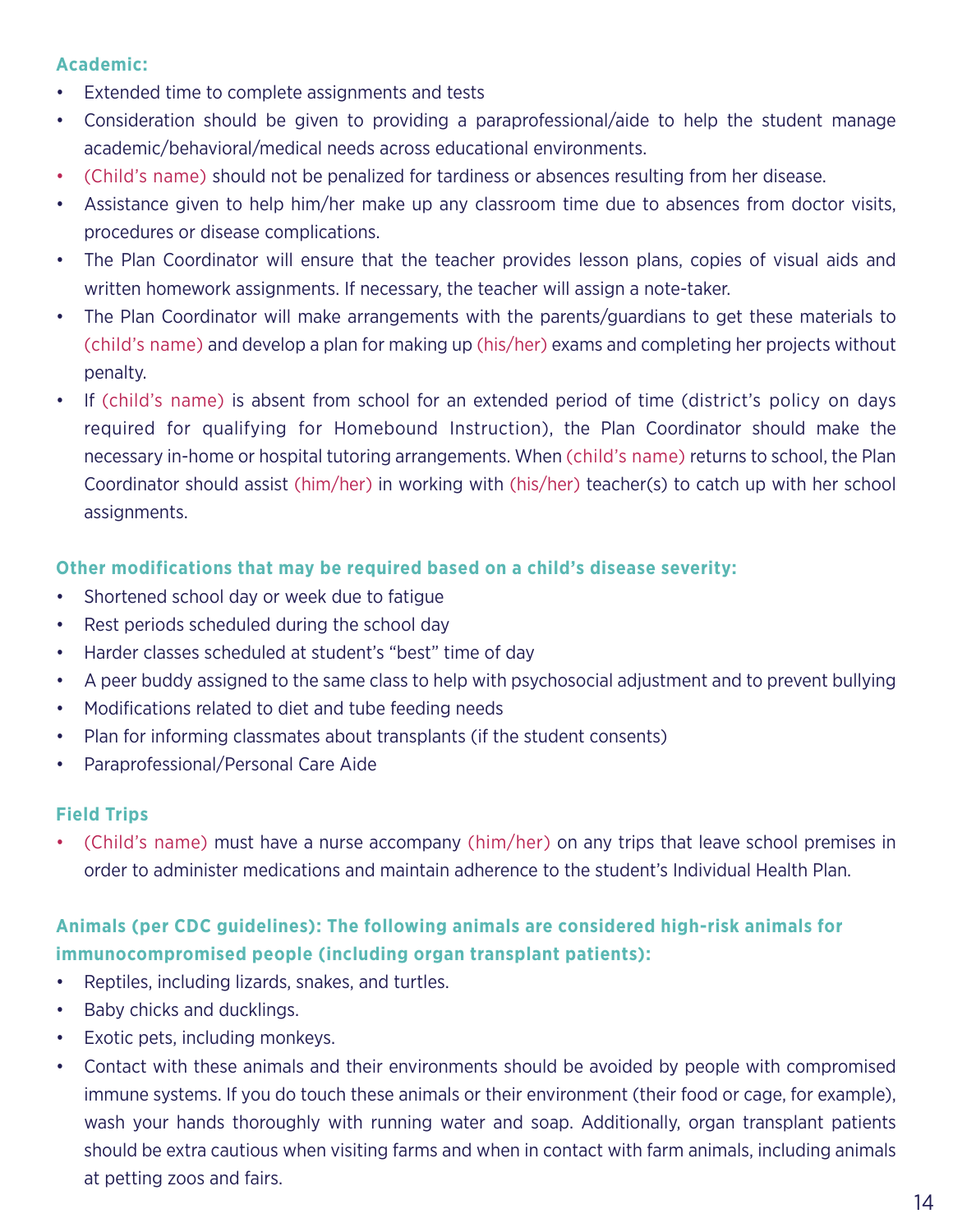## **Emergency Care Plan**

| Date:                               |
|-------------------------------------|
| Name:                               |
| <b>Homeroom Teacher:</b>            |
| Date of Birth:                      |
| Grade:                              |
| <b>Medical Condition/Diagnosis:</b> |
| <b>Medication:</b>                  |
| <b>Allergies:</b>                   |
| <b>Emergency Risks:</b>             |
|                                     |

#### **Warning Signs & Symptoms of Serious Medical Emergency:**

Decreased level of consciousness • Shortness of breath • Alteration in speech, vision, hearing, coordination, balance • Fatigue or marked weakness • Rapid, slow, irregular heart rate • Pale or bluish skin color • Chest pain or pressure • Clammy, cool skin • Sluggishness or unresponsiveness • Fainting or dizziness • Numbness or tingling • Trembling, seizures • Swelling of abdomen, legs, feet • Headache • Vomiting • Fast, weak pulse • Poor appetite

#### **Emergency Protocol**

If student experiences any of the above symptoms but is conscious, alert and in no apparent urgent distress:

- Notify school nurse
- Assist student to comfortable seated or lying position
- Have student take slow deep breaths and relax as much as possible
- Once student has stabilized, escort him or her to the school nurse; the student should not be sent anywhere alone when having symptoms
- Offer fluids/hydration if necessary
- Call parent/guardian or alternative contacts if parents/guardians are unreachable

#### **If student is unconscious or unresponsive, faints, has above or below normal pulse, has difficulty breathing that does not improve with rest:**

- Send someone, call or intercom front office to call 911 immediately
- Send someone else to retrieve the Automatic External Defibrillator (AED), kept in a case by the front entrance

• Call or intercom school nurse and nearest CPR/AED trained staff – (insert staff names and phone numbers here)

- Front office to notify parent/guardian
- Office staff to wait in front to meet emergency responders and escort them to the correct location in the building
- School employee to send all students into the hallway or a nearby classroom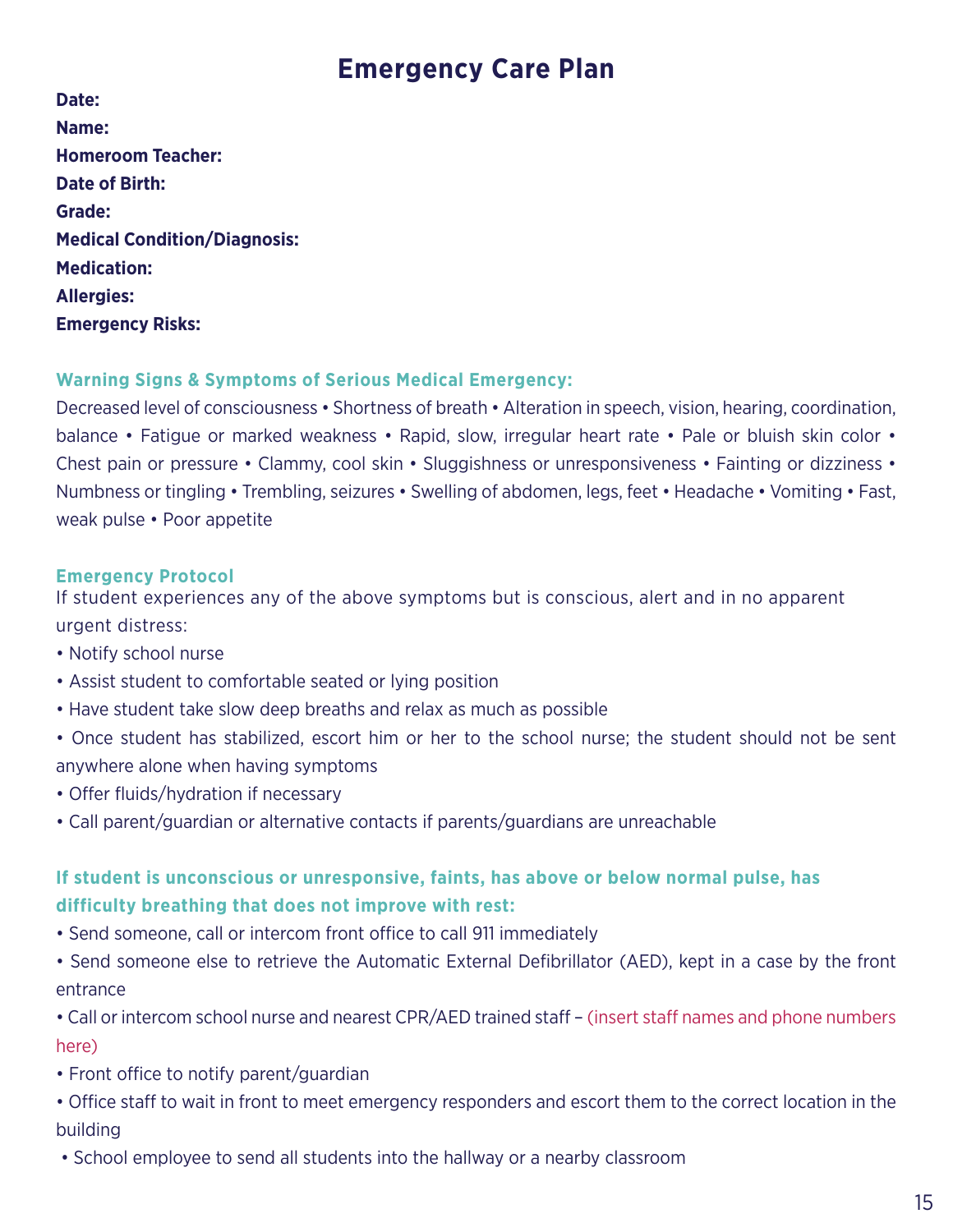- Monitor Airway, Breathing, and Circulation
- Until AED machine arrives, administer CPR if necessary
- When available, start AED machine, apply pediatric AED pads, and follow AED machine instructions
- Provide this emergency plan to the emergency responders
- Inform emergency responders of preferred hospital

#### **Family Contact Information**

**Relative: Home Phone: Work Phone: Cell Phone: Note:** If family member is unreachable, call Transplant Team Members in order listed below.

#### **Medical Contact Information**

**Medical Personnel Name: Medical Personnel Phone: Transplant Nurse Coordinator: Transplant Center: Transplant On-Call: Pediatrician: Hospital Preference:**



These templates were created to serve as reference materials for families, caregivers, and school personnel. The material presented is not intended to be complete or serve as medical advice. These examples may not address every need that a child who has received an organ transplant requires in school. In addition, schools may have different ways of developing, maintaining, distributing, naming, and documenting plans and accommodations.

The provided information should not be a substitute for consultation with a qualified health care professional who is more familiar with a child's individual medical conditions and needs. A child's medical situation may vary depending on the type of organ transplant and related medical needs/diagnoses. Each child's plan should be created with his or her specific needs in mind and in consultation with his or her physician.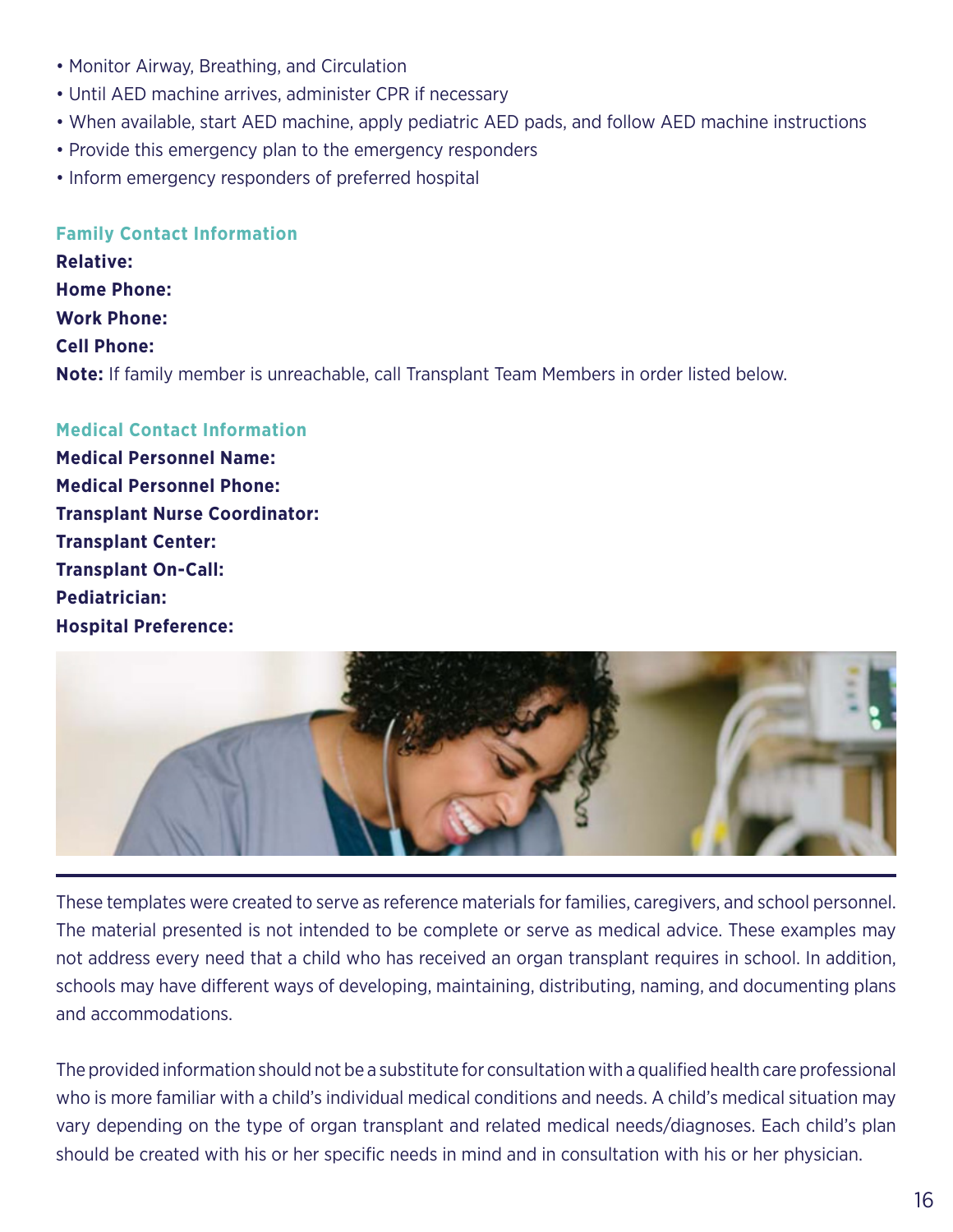# Beginning of the School Year Checklist

YOU KNOW YOUR CHILD BEST! YOUR CHILD'S GREATEST ADVOCATE. FOR A SUCCESSFUL SCHOOL YEAR, PLAN AHEAD AND HELP the school district understand your child's needs.

| <b>Summary of Medical Diagnosis</b>                                                                           |
|---------------------------------------------------------------------------------------------------------------|
| Individual Health Plan for daily care                                                                         |
| Medications refilled for school with required documentation                                                   |
| Medical supplies for school purchased and prepared (extra medication; monitoring)                             |
| Vitals; hydration; sunscreen; tube feeds; syringes; extra g-tube; central line<br>supplies; wound care; etc.) |
| Dietary Plan written and filed with Food Services                                                             |
| Special dietary items purchased and stocked at school                                                         |
| Emergency Plan written and distributed to all staff                                                           |
| Meeting with school administration, school nurse, school counselor and teacher(s)                             |
| Related Service providers (Speech, OT, PT) aware of student's needs                                           |
| Special Education paperwork: 504 Plan/IEP/Behavior Plan updated                                               |
| Extracurricular/After School activity plan                                                                    |
| Educational materials prepared to share with classmates (in coordination with teacher)                        |
| Behavior Plan: Reinforcer Checklist completed and approved                                                    |
| Field Trip Plans (Nursing Care; Medications; Dietary Needs; Emergency Supplies)                               |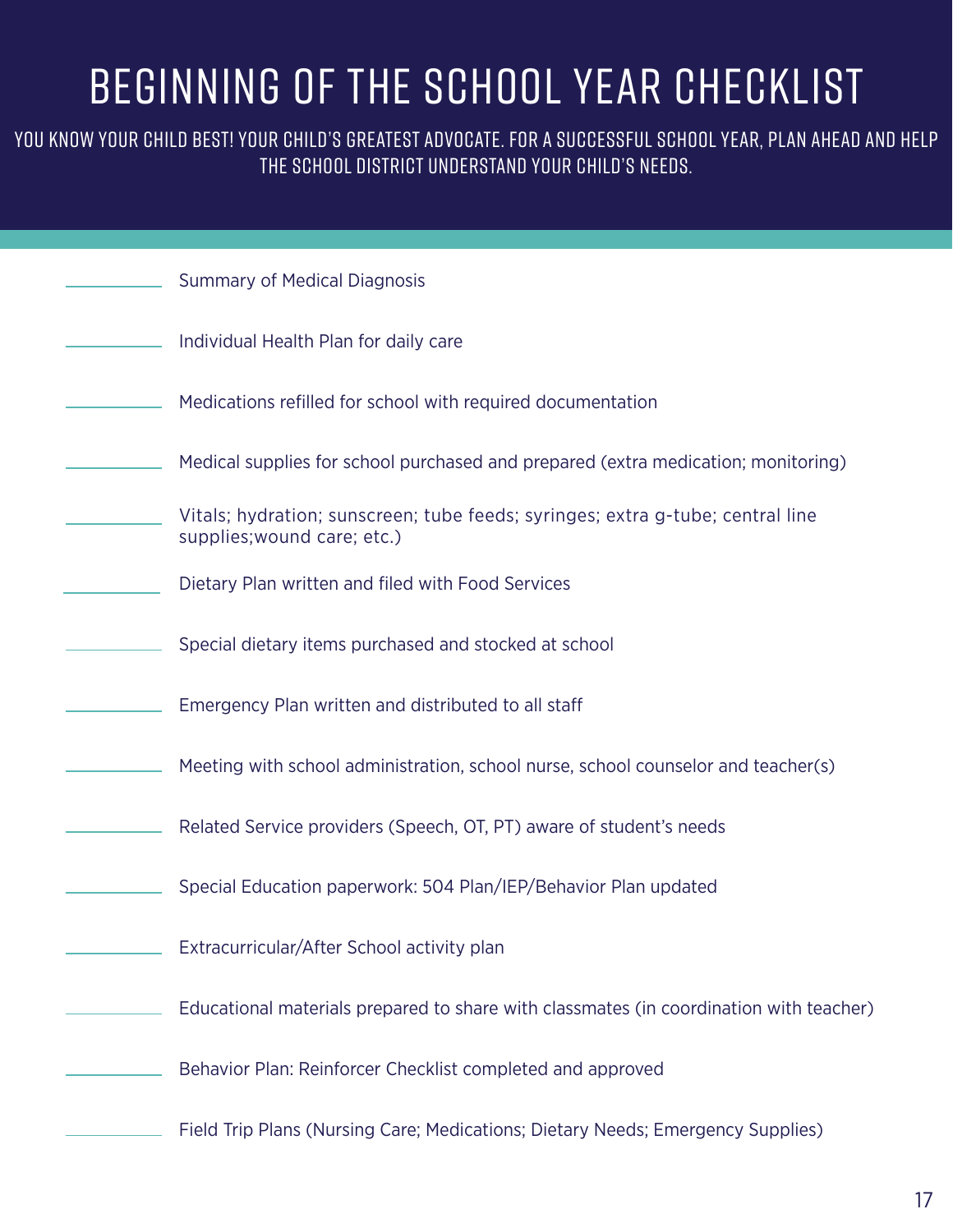### **New School Year Parent Questionnaire**

| <b>Student Name:</b>                                                                    | <b>Grade:</b><br><b>Homeroom Teacher:</b>                                                                                                                                           |
|-----------------------------------------------------------------------------------------|-------------------------------------------------------------------------------------------------------------------------------------------------------------------------------------|
| What safety precautions need to be in place in<br>the classroom?                        | Will your child require any specific items in the<br>classroom to help maintain medical stability?<br>(A water bottle; a snack; etc.)                                               |
| What specific health issues require a phone call<br>home? (headache/stomach ache, etc.) | Does your child feel comfortable talking about<br>their transplant with peers? How should I handle<br>situations where other students ask questions<br>about transplant/scars/care? |

**Briefly describe your child's past educational experiences including successes and struggles; your child's learning style and behavioral needs.**

**Rewards: Please list preferred and non-allowed tangible/edible items for reinforcements and classroom parties. \*See attached "Reinforcement Checklist"**

Ex. If the class earns a popcorn party, is this an allowable reward for your child? If not, what alternative snack could you provide? Should he/ she have items such as play-doh/stickers instead of edible items.

**Are there any activities that should be avoided for your child due to their medical condition?**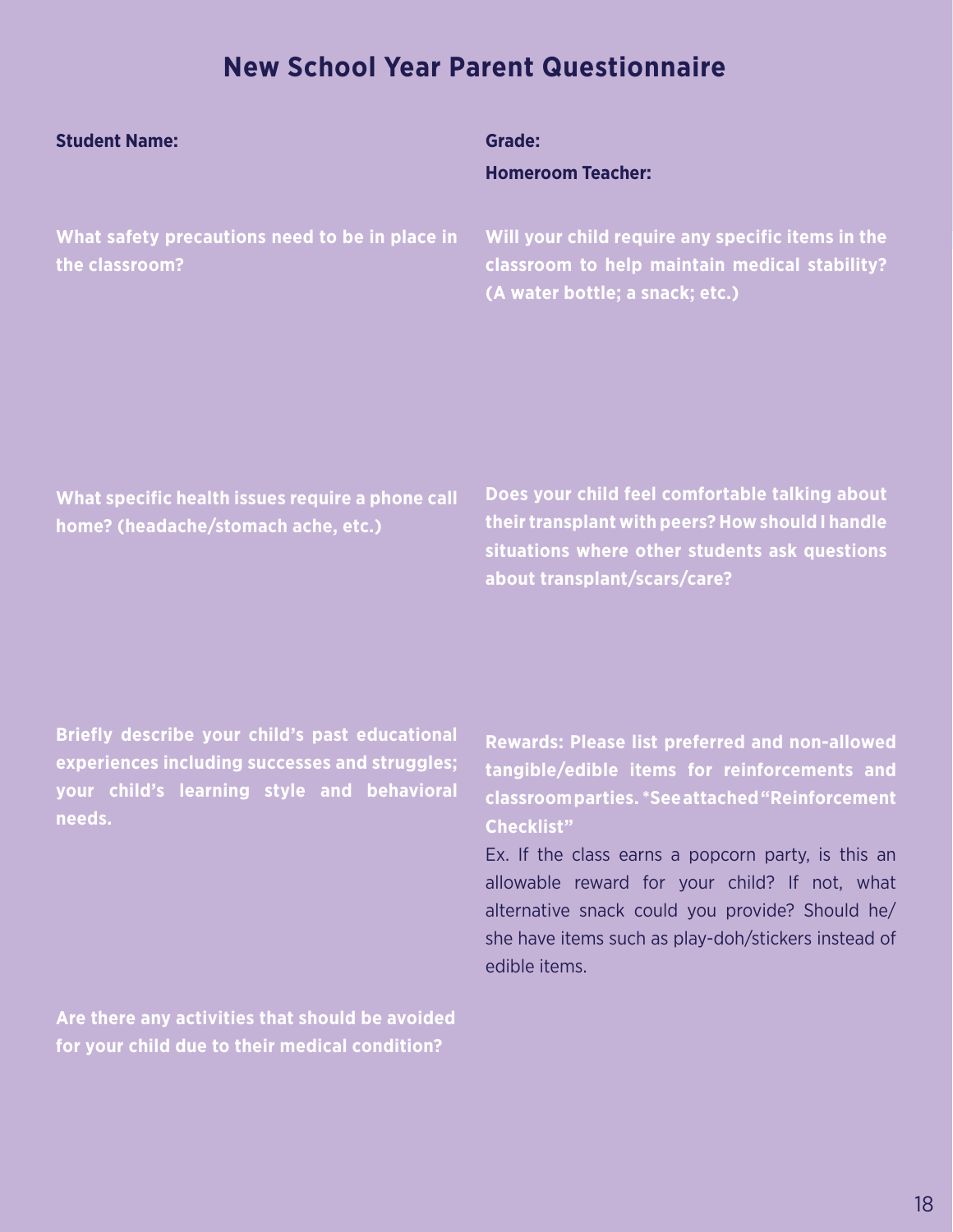# Reinforcements

Check the reinforcers that your child prefers or add your own in the spaces.

#### **Edible Reinforcers**

What sweets, frozen treats, soft foods, cereals, fruits, and drinks does your child prefer?

#### **Material Reinforcers**

Does your child prefer certain material reinforcers, such as stickers, bubbles, magazines, tactile toys (like fidget spinners, squishy toys), sound-producing toys (like rattles, kazoos, zippers), or visual toys (like lava lamps, light-up toys, glow-in-the-dark toys)?

#### **Social Reinforcers**

What social reinforcers work best for your child? (You might write verbal praise, thumbs up, cheering, laughing/giggling, hugs, peer play, deep pressure, etc).

#### **Classroom Reinforcers**

What classroom reinforcers work best for your child? (You might write iPad time, free choice time, token economy, homework pass, exercise break, rest, read out-loud, sitting at the teacher's desk, lunch/snack helper, show and tell, etc).

#### **Activity Reinforcers**

What activity reinforcers work best for your child? (You might say dancing, singing, running, drawing, sand play, finger painting, dressing up, playing a game, etc).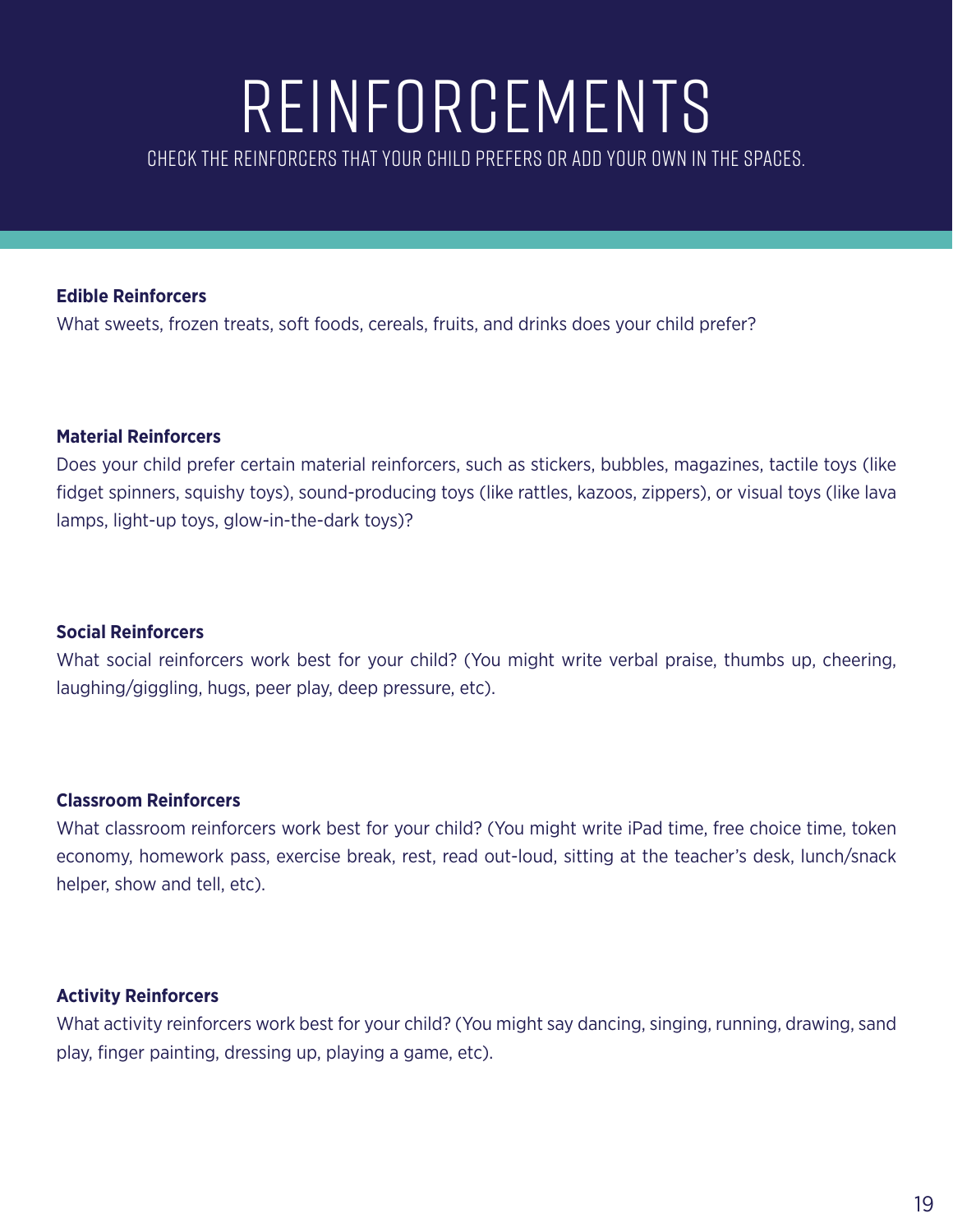### **Resources to Learn More**

#### **Websites:**

- Information on special education law and resources for parents; sample letters and IEPs [www.](https://www.wrightslaw.com/) [wrightslaw.com](https://www.wrightslaw.com/)
- Education Law Center www.elc-pa.org/pubs/pubs\_disabilities.html
- The Arc Information on Special Education Policy and Advocacy [www.thearc.org](https://thearc.org/)
- Center for Parent Information and Resources <https://www.parentcenterhub.org/>

Nationwide Special Education Toolkit Resources - [https://www.pta.org/home/family-resources/Special-](https://www.pta.org/home/family-resources/Special-Education-Toolkit/Special-Education-Toolkit-Resources)

[Education-Toolkit/Special-Education-Toolkit-Resources](https://www.pta.org/home/family-resources/Special-Education-Toolkit/Special-Education-Toolkit-Resources)

#### **Books:**

• The Complete IEP Guide: How to Advocate for Your Special Ed Child by Lawrence M. Siegel

Each state also has a parent resource center that can provide educational advocates as needed. If you can't locate resources for your state, email StarzlNetwork@gmail.com Pennsylvania: The PEAL Center – [www.pealcenter.org](https://www.pealcenter.org/) The Education Law Center - <https://www.elc-pa.org/> West Virginia: West Virginia Advocates – [www.wvadvocates.org](https://www.drofwv.org/) Ohio: Disability Rights Ohio – [www.disabilityrightsohio.org](https://www.disabilityrightsohio.org/)

New York: <http://www.p12.nysed.gov/specialed/quality/parents.htm>

Maryland: The Parents' Place of Maryland - www.ppmd.org

Delaware: Parent Information Center of Delaware - [www.picofdel.org](https://picofdel.org/)

Arizona: Raising Special Kids -<https://raisingspecialkids.org/>